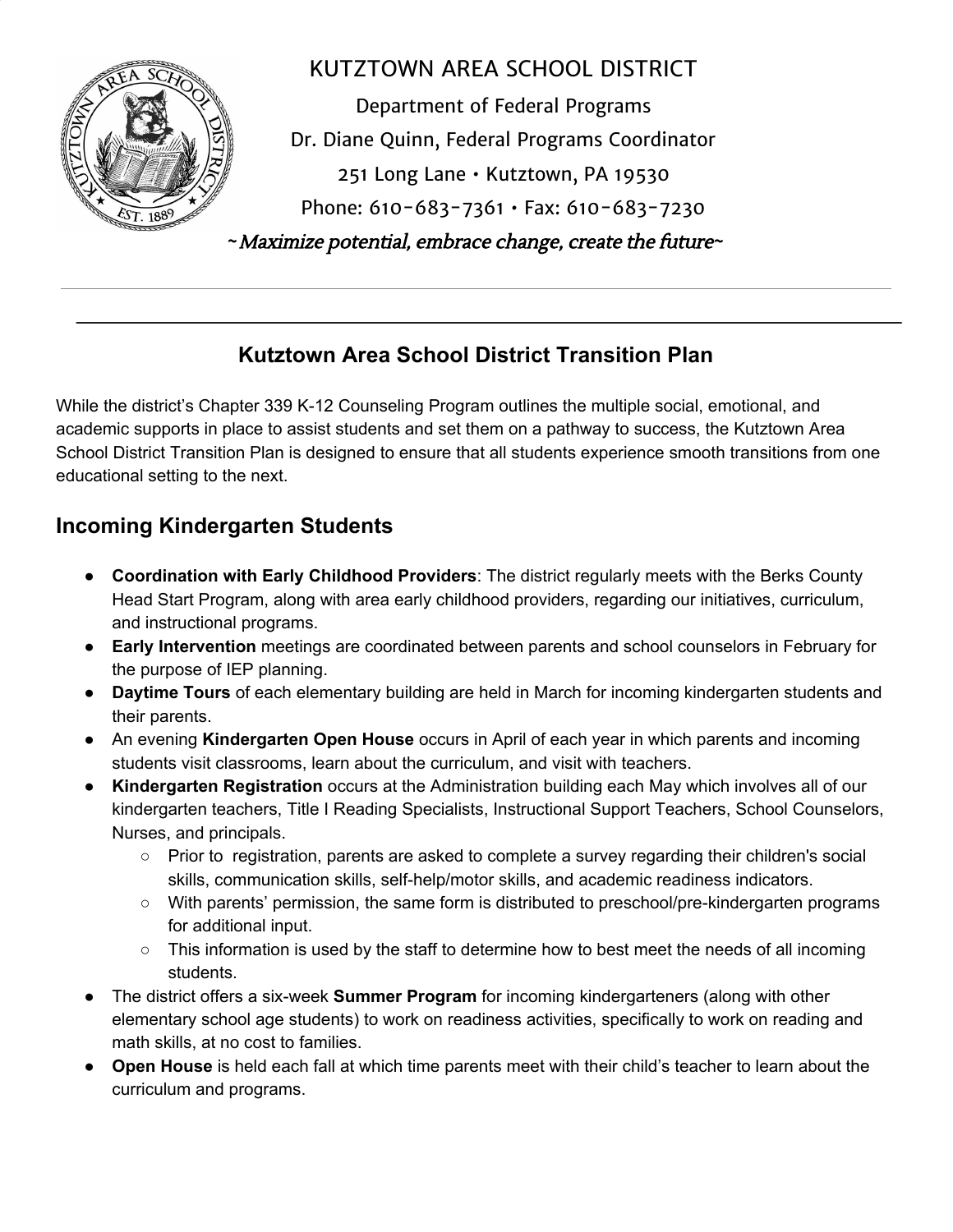#### **Elementary to Middle School**

- Fifth grade students visit the middle school for a half day near the end of the school year, typically in May, for **Student Orientation**.
- The middle school principal and middle school counselor meet with parents during an **Evening Parent Program** following the student orientation half day to provide additional information for incoming students' parents.
- **"Camp Cougar"** is held in the week prior to the first day of school for incoming sixth graders to tour the middle school and meet their teachers. Camp Cougar provides transitioning students with a positive first experience in their new building.
- **Open House** is held each fall at which time parents meet with their child's teacher to learn about the curriculum and programs.
- **Elementary and Middle School counselors** meet at least four times a year to coordinate services for students transitioning between buildings.
- **Principals** meet monthly to discuss program issues as well as specific student concerns in the transition years.
- On the last in-service day of each school year, teachers in grades 5/6 and 8/9 participate in **Transition Meetings** to discuss individual student issues and concerns. Teachers of grades 5/6 and 8/9 also meet during the year for transition discussions.

#### **Middle to High School**

- **Course Selection** activities begin in the early Spring of each year in which a high school counselor meets with students during an academic class to review the course selection process.
- Selected high school students visit 8th grade students along with school counselors in the spring of the school year to conduct a **Question and Answer Session** relative to high school life.
- **"Camp Cougar"** is held in the week prior to the first day of school for incoming ninth graders to tour the high school and meet their teachers. Camp Cougar provides transitioning students with a positive first experience in their new buildings.
- **Open House** is held each fall at which time parents meet with their child's teacher to learn about the curriculum and programs.

## **High School to Post-secondary or Work**

Additionally, the high school has a Career Pathways program which includes pathway-specific course recommendations, job-shadowing, internships, visits to the Berks Career and Technical Center, and opportunities for dual enrollment to provide for transitions from high school to either the work world or post-secondary education. We offer multiple opportunities for students to participate in community based activities/field trips related to post secondary education and training. We hold two evening presentations throughout the year, one geared toward post secondary education and training and one toward employment.

#### **Students with Special Needs**

For students with special needs who approach the transition from middle to high school, the Transition Coordinator is invited to all IEP meetings to be part of the transition section of the IEP. A student/parent orientation/visitation to the high school is scheduled prior to school starting. We employ a collaborative approach to scheduling courses for students as they transition from middle school to high school. The Transition Coordinator shares updates from the Berks County Transition Coordinators meetings to staff to ensure compliance with Indicator 13 requirements.